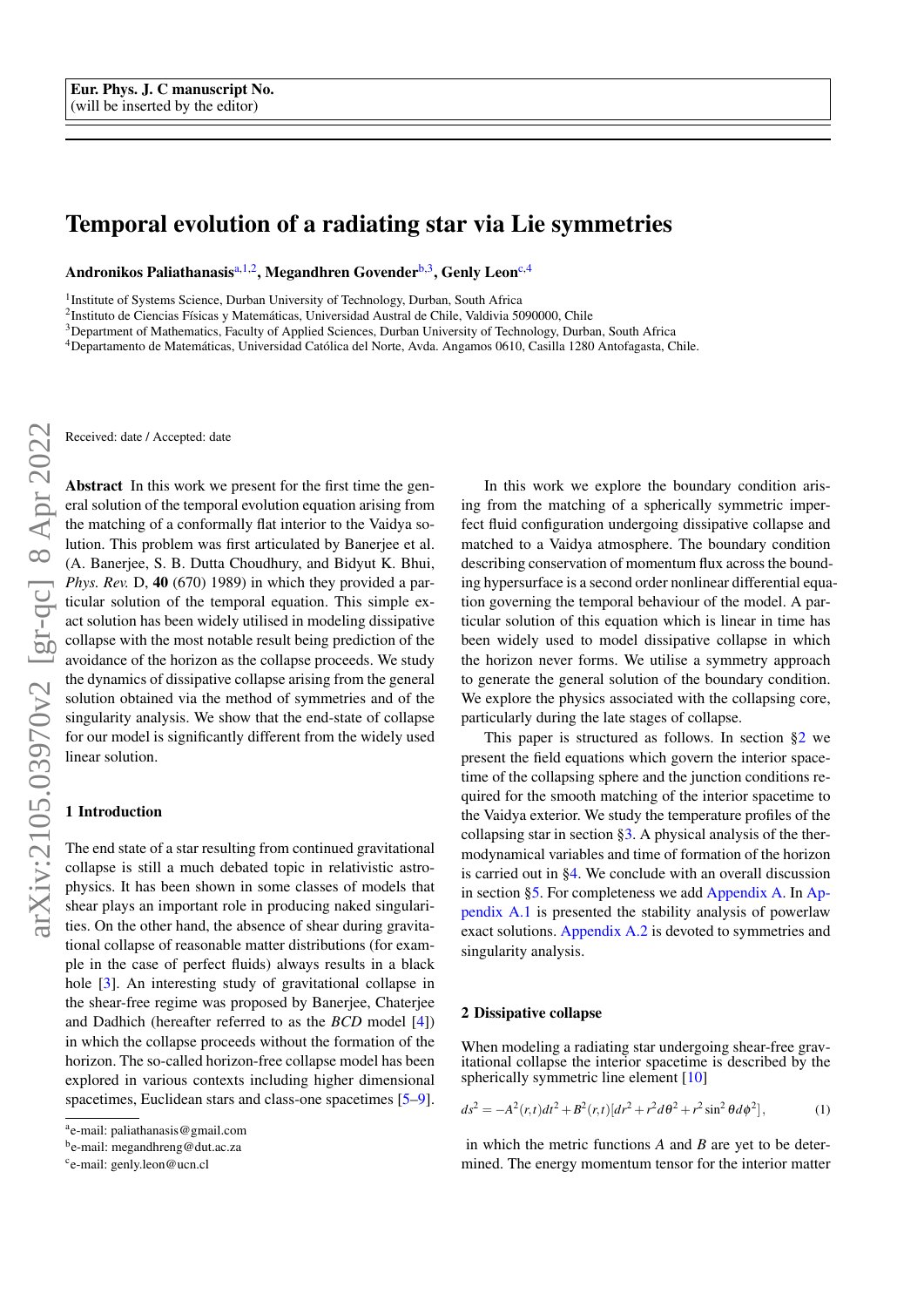distribution is described by an imperfect fluid given by

$$
T_{ab} = (\rho + p)u_a u_b + pg_{ab} + q_a u_b + q_b u_a.
$$
 (2)

where  $\rho$  and  $p$  are the fluid energy density and pressure. The heat flow vector  $q^a$  is orthogonal to the velocity vector so that  $q^a u_a = 0$ . The Einstein field equations governing the interior of the stellar fluid is

<span id="page-1-0"></span>
$$
\rho = 3\frac{1}{A^2}\frac{B_t^2}{B^2} - \frac{1}{B^2} \left( 2\frac{B_{rr}}{B} - \frac{B_r^2}{B^2} + \frac{4}{r}\frac{B_r}{B} \right),\tag{3}
$$

$$
p = \frac{1}{A^2} \left( -2\frac{B_{tt}}{B} - \frac{B_t^2}{B^2} + 2\frac{A_t}{A} \frac{B_t}{B} \right)
$$
  
+ 
$$
\frac{1}{B^2} \left( \frac{B_r^2}{B^2} + 2\frac{A_r}{A} \frac{B_r}{B} + \frac{2}{r} \frac{A_r}{A} + \frac{2}{r} \frac{B_r}{B} \right),
$$
 (4)

$$
p = -2\frac{1}{A^2}\frac{B_{tt}}{B} + 2\frac{A_t}{A^3}\frac{B_t}{B} - \frac{1}{A^2}\frac{B_t^2}{B^2} + \frac{1}{r}\frac{A_r}{A}\frac{1}{B^2}
$$

$$
+\frac{1}{r}\frac{B_r}{B^3} + \frac{A_{rr}}{A}\frac{1}{B^2} - \frac{B_r^2}{B^4} + \frac{B_{rr}}{B^3},
$$
\n(5)

$$
Q = -\frac{2}{AB} \left( -\frac{B_{rt}}{B} + \frac{B_r B_t}{B^2} + \frac{A_r B_t}{A} \right),\tag{6}
$$

<span id="page-1-1"></span>where  $Q = (q_a q^a)^{1/2}$  is the magnitude of the heat flux. We obtain the condition of pressure isotropy by equating [\(4\)](#page-1-0) and [\(5\)](#page-1-0)

$$
0 = \frac{1}{B^2} \left[ \frac{A_{rr}}{A} + \frac{B_{rr}}{B} - \left( 2\frac{B_r}{B} + \frac{1}{r} \right) \left( \frac{A_r}{A} + \frac{B_r}{B} \right) \right].
$$
 (7)

This equation has been solved under various assumptions and transformations. It was Ivanov [\[11\]](#page-6-6) who observed that if the constants of integration of a static solution to the pressure isotropy condition in comoving and isotropic coordinates are allowed to evolve with time, then, the time-dependent 'solution' will automatically satisfy [\(7\)](#page-1-1). Shear-free, radiating fluids in the presence of bulk viscosity were widely explored by Sussman. Starting with the most general spherically symmetric, shear-free metric, Sussman obtained a large family of exact solutions of the Einstein field equations which included Petrov type D, conformally flat and self-similar solutions [\[12\]](#page-6-7). In particular, he showed that the constraints arising from the field equations for shear-free spacetimes can be treated as a linear algebraic system on the derivatives of the metric potentials.

Since the star is radiating energy, the exterior spacetime is described by the Vaidya metric  $\begin{bmatrix} 13 \end{bmatrix}$ 

$$
ds^{2} = -\left(1 - \frac{2m(v)}{r}\right)dv^{2} - 2dvdr + r^{2}[d\theta^{2} + r^{2}\sin^{2}\theta d\phi^{2}]
$$
 (8)

where  $\nu$  is the retarded time and  $m$  is the total mass inside the comoving surface  $\Sigma$  forming the boundary of the star. The necessary junction conditions for the smooth matching of the interior line element  $(1)$  to the exterior spacetime  $(8)$  was first obtained by Santos [\[14\]](#page-6-9) and has been succintly presented here for easy reference

<span id="page-1-3"></span>
$$
(rB)_{\Sigma} = r_{\Sigma},\tag{9}
$$

$$
p_{\Sigma} = (q^1 B)_{\Sigma},\tag{10}
$$

$$
m_{\Sigma} = \left[\frac{r^3 B \dot{B}^2}{2A^2} - r^2 B' - \frac{r^3 B'^2}{2B}\right]_{\Sigma},
$$
\n(11)

where  $m_{\Sigma}$  is the total mass within a sphere of radius  $r_{\Sigma}$ and  $(10)$  represents the conservation of the momentum flux across the boundary  $\Sigma$ .

An interesting approach to dissipative collapse is to explore the non-formation of the horizon in which the collapse rate is balanced by the rate at which energy is radiated to the exterior spacetime. The trio Banerjee, Chaterjee and Dadhich studied such a scenario by considering a simple radiative model in which the metric ansatz assumed is

<span id="page-1-4"></span>
$$
A = 1 + \zeta_0 r^2,\tag{12}
$$

$$
B = R(t) \tag{13}
$$

<span id="page-1-5"></span>where  $\zeta_0$  and *C* are positive constants. The collapse evolves from  $t = -\infty$  until  $t = 0$ . Utilising the above ansatz together with  $(4)$  and  $(6)$  in  $(10)$  we obtain

$$
2R\ddot{R} + \dot{R}^2 + \alpha \dot{R} = \beta \tag{14}
$$

where  $\alpha$  and  $\beta$  are constants. A special and simple solution to this equation is  $R = -Ct$  where  $C > 0$  is a constant. Since the star is collapsing, we require the expansion scalar,  $\Theta = \frac{3}{A} \frac{\dot{R}}{R} < 0$ . This solution first made its appearance in the literature in 1989 when Banerjee et al [\[1\]](#page-6-10) presented the most general class of conformally flat radiating solutions. While the solution has a simple form it is remarkable that it has revealed rich and diversified toy models of dissipative collapse. It has been observed in the *BCD* paper that the ratio

$$
1 - \frac{2m_{\Sigma}}{r_{\Sigma}}\tag{15}
$$

is independent of time. This can be easily seen from equations  $(9)$  and  $(11)$  in which both the area radius and mass are in linear in *t*. Thus the ratio of mass to area radius is independent of time and the boundary surface cannot reach the horizon.

# 2.1 A new radiating model

<span id="page-1-2"></span>We now model a radiating star undergoing dissipative collapse by digressing from the simple linear time-dependence of  $B(r,t)$ . To this end we utilise the truncated solution reported in §7.2 and derived by using the Lie symmetry analysis,

$$
R(t) = R_0 t^{2/3} - \frac{3\alpha}{4}t
$$
\n(16)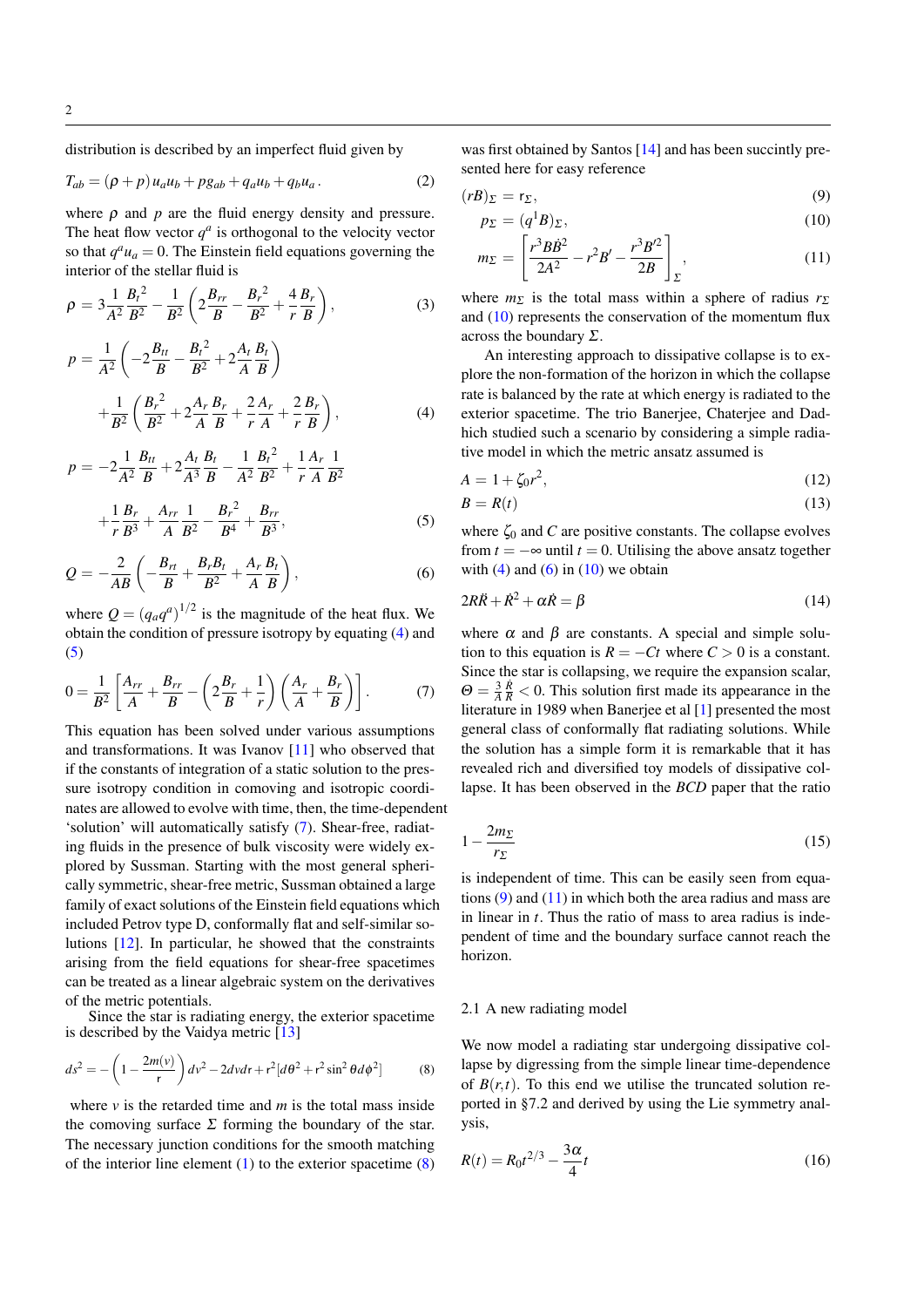with  $\beta = -\frac{3\alpha^2}{4}$  $\frac{\alpha^2}{4}$ . The Einstein field equations [\(3\)](#page-1-0)–[\(6\)](#page-1-0) reduce to

$$
\rho = \frac{\left(8R_0 - 9\alpha t^{1/3}\right)^2}{3t^2 \left(-4R_0 + 3\alpha t^{1/3}\right)^2 \left(1 + \zeta_0 r^2\right)^2},\tag{17}
$$

$$
p = \frac{32\alpha R_0 + 3t^{1/3} \left(-9\alpha^2 + 64\zeta_0(1 + r^2\zeta_0)\right)}{3t^{5/3} \left(4R_0 - 3\alpha t^{1/3}\right)^2 \left(1 + \zeta_0 r^2\right)^2},\tag{18}
$$

$$
qB = -\frac{55\left(-32\alpha R_0 + 27\alpha^2 t^{1/3} - 192\zeta_0 t^{1/3} (1 + \zeta_0 r^2)\right)}{3t^{5/3} \left(-4R_0 + 3\alpha t^{1/3}\right)^2 \left(1 + \zeta_0 r^2\right)^2}.
$$
 (19)

We also calculate the mass function and luminosity at infinity to be

<span id="page-2-3"></span>
$$
m = \frac{r^2 \left(8R_0 - 9\alpha t^{1/3}\right)^2 \left(4R_0 - 3\alpha t^{1/3}\right)}{1152 \left(1 + \zeta_0 r^2\right)^2},\tag{20}
$$

$$
L_{\infty} = \frac{\alpha r_0 \left(32R_0 - 27\alpha t^{1/3}\right) \left(8R_0 - 9\alpha t^{1/3}\right) \Xi}{864t^{7/3} \left(4R_0 - 3\alpha t^{1/3}\right)^2 \left(1 + \zeta_0 r_0^2\right)^4}
$$
(21)

where we have defined

$$
\Xi = 8R_0r_0 + 3t^{1/3}(4 - 3\alpha r_0 + 4\zeta_0 r_0^2)
$$
 (22)

and  $r = r_0$  defines the boundary of the star at some fixed time.

# 2.2 The role of an equation of state

There have been many attempts at incorporating an equation of state (EoS) in radiating stellar models. This is an important requirement which relates the pressure to the fluid density and this in turn makes the interplay between these thermodynamical quantities transparent. An early attempt at imposing a linear equation of state of the form,  $p_r = \gamma \rho$  where  $\gamma$  is a constant was carried out by Wagh et al. [\[35\]](#page-7-0) in which they matched a shear-free interior metric to the Vaidya exterior. In their model the temporal dependence was linear. More recently, Bogadi et al. [\[36\]](#page-7-1) attempted to model a radiating star which collapses from an initial static configuration. In this work, both the static and dynamical models obey a linear EoS. In order to satisfy the boundary condition, it was shown that the EoS parameter,  $\gamma = -1/3$ . This investigation demonstrated the difficulty of imposing an EoS for the dynamical model, i. e., the gravitational potentials must simultaneously satisfy the EoS at each interior point  $(r, t)$ of the collapsing body and the boundary condition (where  $r = r_0$ , is constant). At best, one can choose an initial static configuration which satisfies a given linear EoS. This choice automatically changes the dynamical boundary condition as the radial pressure vanishes at the boundary of the static configuration. In our work, the metric potentials  $(A, B)$  given by [\(12\)](#page-1-4) and [\(13\)](#page-1-4) *do not* describe an initial static configuration. At the very least the simple forms chosen for  $(A, B)$  here could mimic an EoS in the appropriate limit but this carries no guarantee until the boundary condition is satisfied. In the BCD model the energy density and pressure both diverge as  $1/t<sup>2</sup>$  and the mass evolves linearly with time. In addition, the ratio  $p/\rho$  is independent of time and increases as  $r^2$ . In our model  $p/\rho$  increases as times evolves and changes as  $1/r^3$ . It is clear that relationship between pressure and density is significantly altered when higher order terms are included in the temporal behaviour of the model.

# <span id="page-2-0"></span>3 Causal heat flow

The role of causal heat flow during dissipative collapse has been extensively studied by Herrera and co-workers [\[37–](#page-7-2)[39\]](#page-7-3) and references therein. It has been demonstrated that relaxational effects lead to higher core temperatures as the collapse proceeds with cooling being enhanced in the surface layers. The noncausal Eckart formalism may hold during an epoch when the fluid is close to hydrostatic equilibrium. However, as the collapse proceeds the noncausal nature of the Eckart framework leads to infinite propagation speeds of the thermal signals and unstable equilibrium states. Earlier work by Di Prisco et al. [\[37\]](#page-7-2) has shown that relaxational effects impact on the luminosity profiles of radiating stars. In order to study the impact of relaxation times on the temperature profiles we adopt a causal heat transport equation of Maxwell-Cattaneo form [\[31\]](#page-6-11)

<span id="page-2-1"></span>
$$
\tau h_a{}^b \dot{q}_b + q_a = -\kappa (D_a T + T \dot{u}_a),\tag{23}
$$

where the relaxation time is given by

$$
\tau = \kappa T \beta \tag{24}
$$

for the heat flux. The appearance of the relaxation time restores causality and has been successful in modelling highfrequency phenomena in electronics and fluid flow [\[32\]](#page-7-4). For the line element  $(1)$  the causal heat transport equation  $(23)$ becomes

<span id="page-2-2"></span>
$$
\tau(qB)_{,t} + A(qB) = -\kappa \frac{(AT)_{,r}}{B},\tag{25}
$$

which governs the behavior of the temperature. Setting  $\tau = 0$ in  $(25)$  we obtain the familiar Fourier heat transport equation

$$
A(qB) = -\kappa \frac{(AT)_{,r}}{B},\tag{26}
$$

which predicts reasonable temperatures when the fluid is close to quasi–stationary equilibrium.

Following the work of [\[33\]](#page-7-5) we adopt the following thermodynamic coefficients for radiative transfer where we assume that heat is being carried away from the core via thermally generated neutrinos. The thermal conductivity assumes the form

$$
\kappa = \chi T^3 \tau_c, \qquad (27)
$$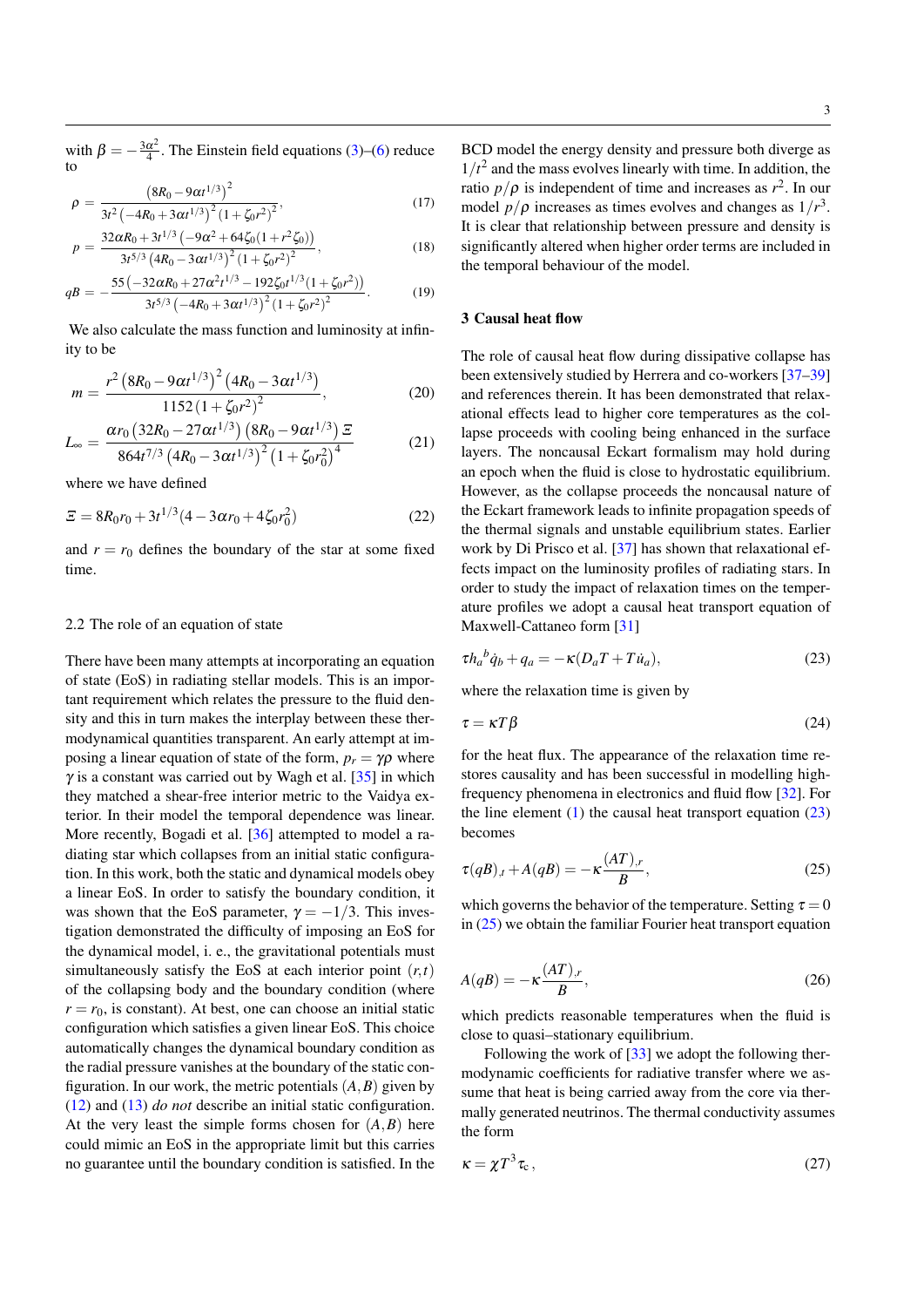where  $\chi$  ( $\geq$  0) is a constant and  $\tau_c$  represents the mean collision time between massless and massive particles. Martinez [\[34\]](#page-7-6) has shown that  $\tau_c \propto T^{-3/2}$  for thermally generated neutrinos within the core of neutron stars. To this end we assume

$$
\tau_{\rm c} = \left(\frac{\psi}{\chi}\right) T^{-\omega},\tag{28}
$$

where  $\psi$  ( $\geq$  0) and  $\omega$  ( $\geq$  0) are constants and for  $\omega = \frac{3}{2}$  we regain the treatment due to Martinez. We observe that this form implies that the mean collision time decreases with an increase in temperature, as expected. We assume that relaxation time is proportional to the collision time:

$$
\tau = \left(\frac{\lambda \chi}{\psi}\right) \tau_{\rm c},\tag{29}
$$

<span id="page-3-1"></span>where  $\tau \geq 0$  is a constant. This assumption may hold for a limited epoch of the collapse process. Putting all together in [\(25\)](#page-2-2) we obtain

$$
\lambda(qB)_{,t}T^{-\omega} + A(qB) = -\psi \frac{T^{3-\omega}(AT)_{,r}}{B}.
$$
 (30)

It has been shown that in the case  $\omega = 0$  (which corresponds to constant mean collision time), the causal transport equation  $(30)$  yields the following temperature profile  $[40]$ 

$$
(AT)^4 = -\frac{4}{\psi} \left[ \lambda \int A^3 B(qB)_{,t} dr + \int A^4 q B^2 dr \right] + \mathcal{F}(t)
$$
\n(31)

where  $\mathscr{F}(t)$  is an integration function. We can evaluate  $\mathscr{F}(t)$ by recalling that the effective surface temperature of a star is given by

$$
(T^4)_{\Sigma} = \left(\frac{1}{r^2 B^2}\right)_{\Sigma} \left(\frac{L_{\infty}}{4\pi\sigma}\right)_{\Sigma} \tag{32}
$$

where  $\delta$ (> 0) is a constant. For our model, we are able to complete the integration in [\(31\)](#page-3-2) and the temperature is plotted in figure 6.

#### <span id="page-3-0"></span>4 Physical analysis

In order to establish the physical viability of our model, we have plotted the density, pressure, heat flow and the energy conditions, respectively as functions of the radial and temporal coordinates in Figs. [1,](#page-4-1) [2,](#page-4-2) [3,](#page-4-3) [4,](#page-4-4) [5](#page-4-5) and [6.](#page-4-6) We observe that the density (Fig. [1\)](#page-4-1) and pressure (Fig. [2\)](#page-4-2) are monotonically decreasing functions of the radial coordinate. Furthermore, as the collapse proceeds, the density and pressure increase. This is expected as the core collapses the matter gets squeezed into smaller volumes thus increasing the density and the pressure within the smaller sphere. In the case of the BCD model, the rate at which the body radiates energy is

balanced by the rate at which it collapses which leads to the final 'evaporation' of the star. It is worth pointing out that the luminosity as given by  $(21)$  vanishes when

$$
t_{(bh)_1} = 0.702332 \nu^3,
$$
\n(33)

$$
t_{(bh)_2} = 1.66479v^3,
$$
\n(34)

$$
t_{(bh)_3} = -18.963 \frac{\alpha^3 v^3}{(4 - 3r_0\alpha + 4r_0^2 \zeta_0)^3},\tag{35}
$$

<span id="page-3-2"></span>where we have defined  $v = \frac{R_0}{\alpha}$ . Since the collapse proceeds from  $-\infty < t < 0$ , we must have  $t_{(bh)_i} < 0$  if we want the horizon to form before the collapse ends. For  $\alpha > 0$  we must  $R_0 < 0$  which ensures that  $t_{(bh)_1}$  and  $t_{(bh)_2}$  are both negative. For  $t_{(bh)_3} < 0$  we must have  $4 - 3r_0\alpha + 4r_0^2\zeta_0$  which places a restriction on  $\zeta_0$ . In the BCD model where the horizon never forms, no such restriction is placed on  $\zeta_0$ . Fig. [3](#page-4-3) shows that the heat flux (energy output) increases with time. As the density increases, the thermonuclear processes become more efficient resulting in higher energy outputs for late times. The mass profile is depicted in Fig. [4.](#page-4-4) The mass of the sphere increases monotonically from the center to the boundary. The mass decreases with time as star radiates energy as it collapses. Figs. [5](#page-4-5) and [6](#page-4-6) confirm that the energy conditions required for a realistic stellar core are obeyed everywhere inside the star. We have plotted the causal temperature profiles in Fig. [7.](#page-4-7) The blue curve represents the BCD temperature profile whereas the orange curve describes the evolution of the temperature as a function of the radial coordinate for our nonlinear solution. It is evident that the nonlinear solution predicts higher core temperatures than the linear BCD model. At this juncture it is necessary to point out that the condition of pressure isotropy which we employed to generate the static solution is unstable in the sense that such an isotropic matter distribution will evolve into an anisotropic regime as it leaves hydrostatic equilibrium. The presence of dissipative fluxes (in the form of heat flow), density inhomogeneities and/or nonzero shear within the fluid flow, can disrupt the condition of pressure isotropy leading to unequal radial and tangential stresses within the collapsing fluid [\[41\]](#page-7-8). Our aim of this work was to demonstrate the existence of the general solution of the junction condition which encodes the temporal behaviour of the model. We observe that the dynamical behaviour (temperature profiles and horizon formation) are clearly different from the simple linear temporal evolution assumed in the BCD model. We have shown that the inclusion of higher order terms in the temporal evolution of the model significantly affects the dynamics of the collapse process. This can be seen in the altered temperature distribution at each interior point of the collapsing fluid and the time of formation of the horizon.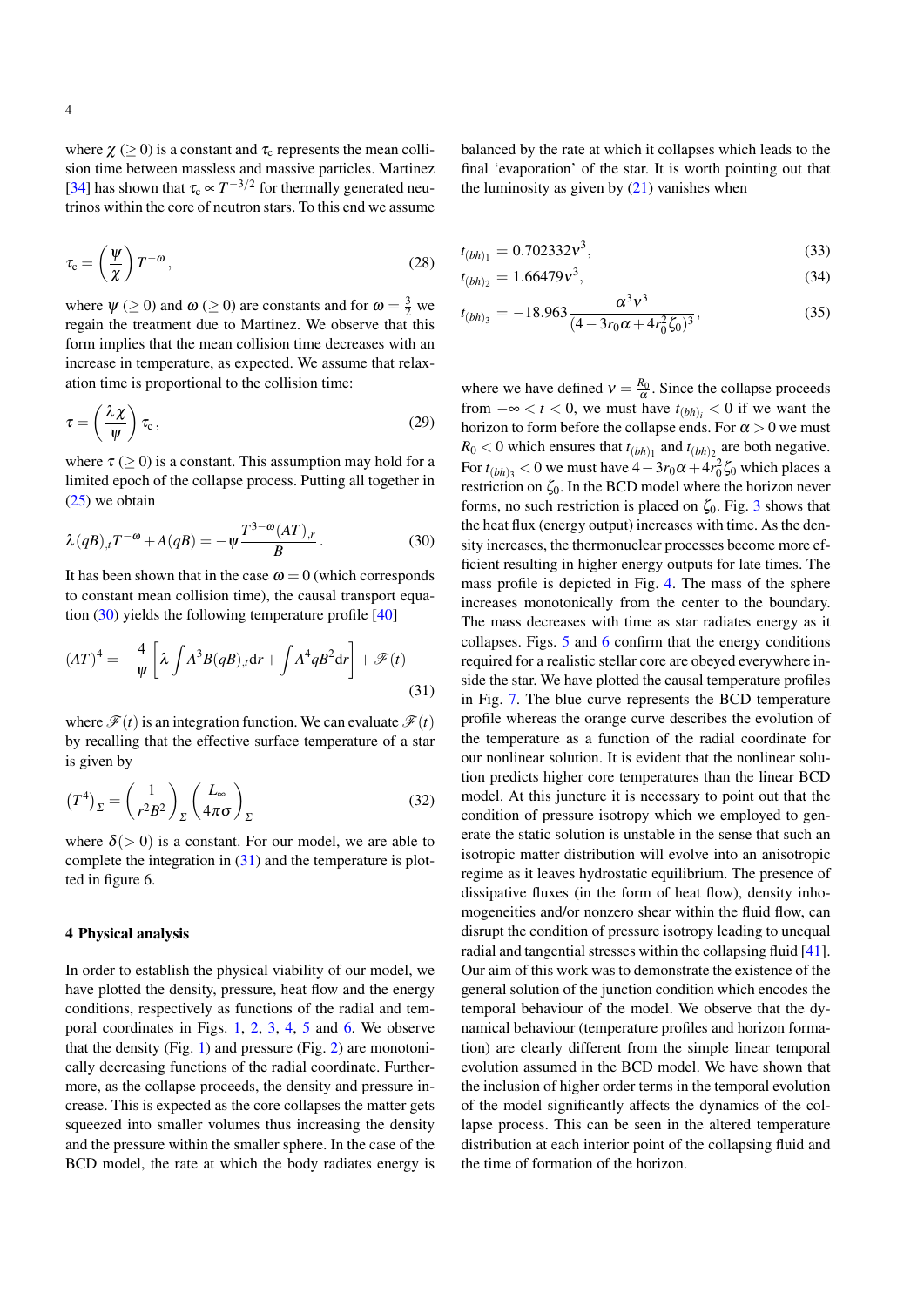

Fig. 1 Density as a function of the radial and temporal coordinates

<span id="page-4-1"></span>

Fig. 2 Pressure as a function of the radial and temporal coordinates

<span id="page-4-2"></span>

Fig. 3 Heat flow as a function of the radial and temporal coordinates

<span id="page-4-3"></span>

<span id="page-4-4"></span>Fig. 4 Mass profile as a function of the radial and temporal coordinates

#### <span id="page-4-0"></span>5 Concluding remarks

In this exposition we analysed a differential equation arising from the modeling of a star undergoing dissipative collapse. We have presented the general solution to the boundary con-



<span id="page-4-5"></span>**Fig. 5**  $E1 = (\rho + p)^2 - 4Q^2 > 0$  as a function of the radial and temporal coordinates



<span id="page-4-6"></span>**Fig. 6**  $E2 = \rho - 3p + [(\rho + p)^2 - 4Q^2]^{1/2} > 0$  as a function of the radial and temporal coordinates



<span id="page-4-7"></span>Fig. 7 Temperature profiles as a function of the radial coordinate

dition for a particular type of shear-free, dissipative collapse. In this model the gravitational potentials are separable in the radial and temporal coordinates and the pressure is isotropic at each interior point of the collapsing distribution. We carried out an extensive stability analysis of the solution arising from the temporal equation in [Appendix A.1.](#page-5-1) We have analytically proved the following results: (i) The solution of [\(14\)](#page-1-5)  $R = -Ct$  defined for  $-\infty < t \leq 0$ , where  $C > 0$  is a fixed constant by Banerjee et al. [\[1\]](#page-6-10), is unstable as  $t \to 0^$ and stable as  $t \rightarrow -\infty$ . (ii) We found a family of solutions of [\(14\)](#page-1-5) given by

<span id="page-4-8"></span>
$$
R(t) = \frac{\alpha c_1}{2 - \theta^*} + \frac{\alpha(\theta^* - 1)t}{2 - \theta^*}, \quad c_1 \neq 0,
$$
\n(36)

parametrised by  $-\infty < \theta^* < \infty$ . They are defined in the semiinfinite-interval  $-\infty < t \le 0$ , and are stable as  $t \to 0^-$ . Our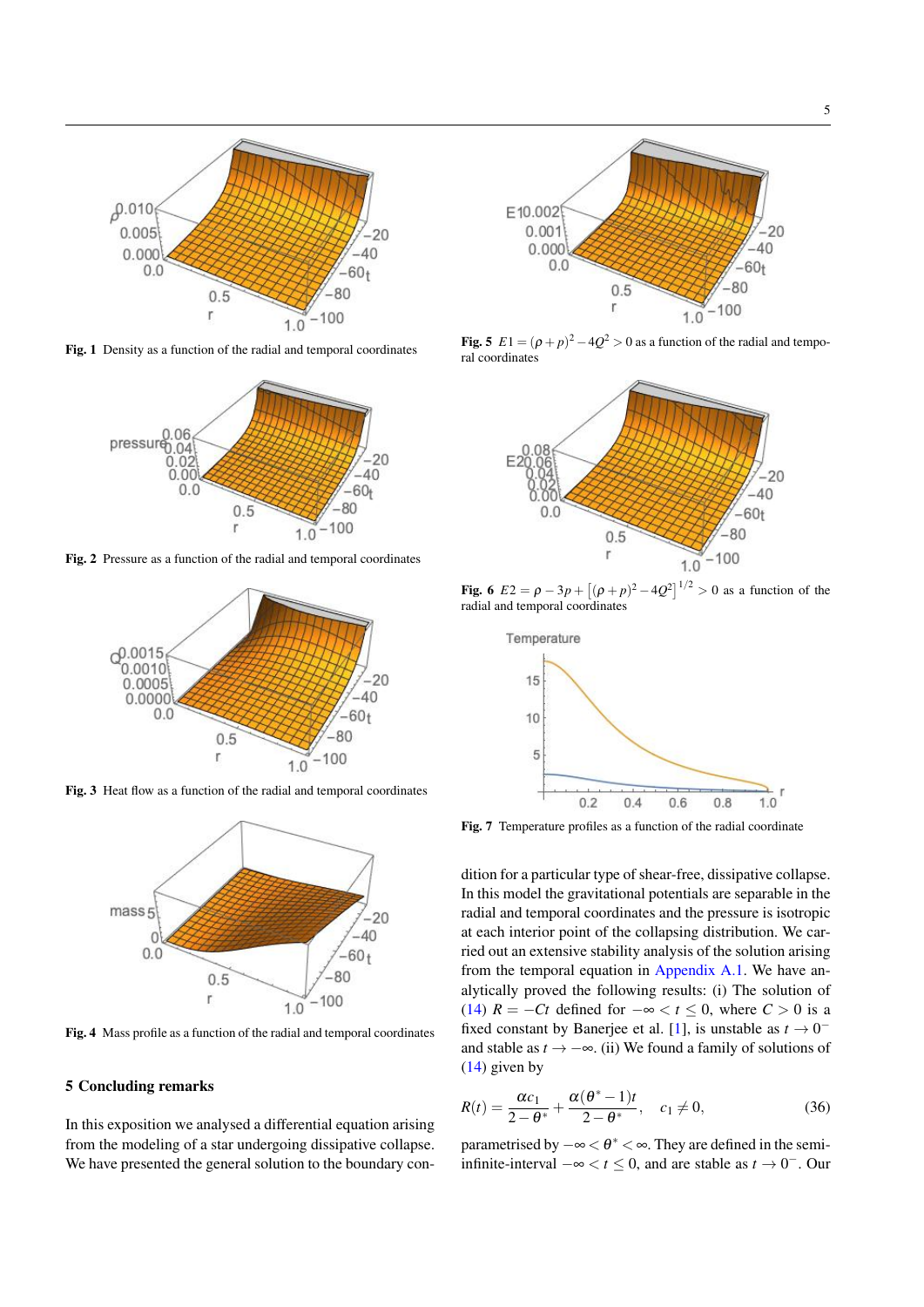solutions are intrinsically different from the closed-form solution of Banerjee et al. [1] in terms of their stability as well as in nature, given that  $\lim_{t\to 0^-} R(t) = \frac{\alpha c_1}{2-\theta^*} \neq 0$ , as a difference with the closed-form solution of Banerjee et al. [\[1\]](#page-6-10) which satisfies  $\lim_{t\to 0^-} R(t) = 0$ . The affine parameter  $\frac{\alpha c_1}{2-\theta^*}$ makes a subtle difference concerning stability as  $t \to 0^-$ . We showed that a particular nonlinear temporal dependence produces drastically different physics from the linear model. This is an important point to note, albeit that the collapsing sphere described here represents a toy model of dissipative collapse.

Our model does not feature an EoS as the chosen metric functions are simplistic in nature. An inclusion of an EoS will form the basis of future work.

#### Acknowledgments

AP & GL were funded by Agencia Nacional de Investigación y Desarrollo - ANID through the program FONDE-CYT Iniciación grant no. 11180126. Additionally, GL thanks the support of Vicerrectoría de Investigación y Desarrollo Tecnológico at Universidad Católica del Norte. We thank the anonymous referee for his/her valuable comments which have helped us improve our work.

# <span id="page-5-0"></span>Appendix A: Dynamical systems analysis, symmetries and singularity analysis

<span id="page-5-1"></span>Appendix A.1: Stability analysis of exact solutions

We have the main equation [\(14\)](#page-1-5) where  $\alpha$  and  $\beta$  are constants. For convenience we assume  $\alpha > 0$ . A special and simple solution to this equation is  $R = -Ct$  defined for  $-\infty$  $t \leq 0$ , where  $C > 0$  is a constant given by the positive root of  $-\beta + C^2 - \alpha C = 0$ .

For analysis of the stability of the scaling solution  $R_s(t)$  =  $-Ct$ , with  $C = \frac{1}{2} \left( \sqrt{\alpha^2 + 4\beta} + \alpha \right) > 0$  in the interval  $-\infty <$  $t < 0$  we use similar methods as in Liddle & Scherrer [\[15\]](#page-6-12) and in Uzan [\[16\]](#page-6-13). Defining the new time variable  $\eta$  through  $t = -e^{-\eta}, -\infty < \eta < \infty$  such that  $t \to -\infty$  as  $\eta \to -\infty$ and  $t \to 0$  as  $\eta \to +\infty$ , as well as the variables  $\varepsilon(\eta) =$  $\frac{R(\eta)}{R_s(\eta)} - 1$ ,  $v(\eta) = \varepsilon'(\eta)$  in which  $R(\eta) = R(-e^{-\eta})$  and  $R_s(\eta) = -Ct(\eta) = Ce^{-\eta}$  allows the scaling solution to be translated to the origin. Finally, we obtain the system

$$
\varepsilon' = v,
$$
\n(A.1)\n
$$
v' = \frac{\varepsilon(\alpha - C\varepsilon - 2C)}{2C(\varepsilon + 1)} + v\left(2 - \frac{\alpha}{2C\varepsilon + 2C}\right) - \frac{v^2}{2(\varepsilon + 1)},
$$
\n(A.2)

with linearisation matrix  $J(\varepsilon, v)$ . The latter system admits the stationary points  $P_1 = (0,0)$  and  $P_2 = (\frac{\alpha}{C} - 2,0)$ . At point *P*<sub>1</sub>, the matrix *J*(0,0) has eigenvalues  $\left\{1, 1 - \frac{\alpha}{2C}\right\}$ . Assume first  $\beta \geq 0$ . In this case, the origin is always unstable as  $\eta \to +\infty$  due to  $2C = \alpha + \sqrt{\alpha^2 + 4\beta} > \alpha$ . The origin is

stable as  $\eta \rightarrow -\infty$ . Moreover, at the point  $P_2$  we find that the matrix  $J(\frac{\alpha}{C} - 2, 0)$  has eigenvalues  $\left\{1, \frac{2C - \alpha}{2(C - \alpha)}\right\}$ . Due to  $2C - \alpha > 0$  it is unstable as  $\eta \rightarrow \infty$ . Indeed for  $0 <$  $\frac{\alpha}{2} < C < \alpha$  it is a saddle, whereas for  $C > \alpha > 0$  is an unstable node. The last condition is forbidden due to the physical condition  $\varepsilon \ge -1$  evaluated at  $(\varepsilon, v) = (\frac{\alpha}{C} - 2, 0)$ implies  $\alpha \geq C$ . In the case  $\beta < 0$ ,  $\alpha < -2\sqrt{-\beta}$  or  $\beta < \beta$  $0, \alpha > 2\sqrt{-\beta}$ , we have two solutions  $R_{s\pm}(\eta) = -C_{\pm}t(\eta) = 0$  $C_{\pm}e^{-\eta}$ , where  $2C_{\pm} = \alpha \pm \sqrt{\alpha^2 - 4|\beta|}$ . Observe that  $2C_{+}$  $\alpha$ , implies that  $R_{s+}(\eta)$  is an unstable solution (unstable node) as  $\eta \to \infty$ . Due to  $\alpha > 2C_> 0$ ,  $R_{s-1}(\eta)$  is an unstable (saddle) solution.

On the other hand, there are non-trivial dynamics as  $(\varepsilon, v)$ are unbounded. Let us now define  $\phi := h(\varepsilon) = (\varepsilon + 1)^{-1/n}$ ,  $\theta = v - \varepsilon$ , where the coordinate transformation  $\phi = h(\varepsilon)$  for *n* > 1 maps the interval  $[\varepsilon_0, \infty)$  onto  $(0, \delta]$ , with  $\delta = h(\varepsilon_0)$ , satisfying  $\lim_{\epsilon \to +\infty} h(\epsilon) = 0$ . We then obtain the dynamical system

<span id="page-5-2"></span>
$$
\phi' = -\frac{\phi}{n} + \left(\frac{1}{n} - \frac{\theta}{n}\right)\phi^{n+1},\tag{A.3}
$$

$$
\theta' = \phi^n \left( \left( 1 - \frac{\alpha}{2C} \right) \theta - \frac{\theta^2}{2} \right). \tag{A.4}
$$

where  $2C - \alpha > 0$  and  $0 < \phi < \delta^{1/2}$ ,  $\theta \in K$ , where *K* is a compact set. Neglecting higher order terms  $\propto \phi^{n+1}$  as  $\phi \rightarrow$ 0 in Eq. [\(A.3\)](#page-5-2) we obtain the asymptotic solution:  $\phi(\eta) =$  $e^{-\frac{\eta}{n}}c_1, \theta(\eta) = \frac{(2C-\alpha)}{(2C-\alpha)(\eta-\eta)}$  $C - \exp\left(\frac{(2C - \alpha)\left(e^{-\eta}c_1^n + 2Cc_2\right)}{2C}\right)$  $\overline{\chi}$ . The system [\(A.3\)](#page-5-2),

[\(A.4\)](#page-5-2) admits a line of fixed points  $L: (\phi, \theta) = (0, \theta^*)$  as  $\eta \rightarrow \infty$  for bounded  $\theta$ . As  $\eta \rightarrow \infty$  the eigenvalues associated to *L* are  $\{-\frac{1}{n}, 0\}$ . Therefore, it is normally hyperbolic and stable. It is verified that asymptotic solution showed before converges to it.

A summary of our analytical findings indicate: (i) The solution of [\(14\)](#page-1-5)  $R = -Ct$  defined for  $-\infty < t \leq 0$ , where  $C > 0$  is a fixed constant, is unstable as  $t \to 0^-$  and stable as *t* →  $-\infty$ . (ii) The curve of fixed points *L* : ( $\phi$ ,  $\theta$ ) = (0,  $\theta^*$ ) (i.e.,  $\varepsilon \to \infty$ , and  $v \to \infty$ , in such a way that  $v - \varepsilon \to \theta^*$ ) is stable as  $\eta \rightarrow \infty$  for bounded  $\theta$ . Result (ii) means that, as  $\eta \to \infty$ , we have  $\varepsilon'(\eta) = \varepsilon(\eta)$ ,  $\varepsilon(\infty) = \infty$ . Hence,  $\varepsilon(\eta) =$  $c_1 e^{\eta} - \theta^*$ ,  $c_1 \neq 0$ . Then,  $R(\eta) = C(c_1 - (\theta^* - 1)e^{-\eta})$ .

Substituting into [\(14\)](#page-1-5), we find the constraint  $C\theta^*(\alpha + \alpha)$  $C(\theta^*-2)$  = 0. We have some specific solutions when  $\theta^* \in$  $\{0, 2 - \frac{\alpha}{C}\}.$  Recall that  $\theta^*$  is an arbitrary constant value by definition of line *L*, so the natural condition is  $C = \frac{\alpha}{2-\theta^*}$ . Then, the solution of  $(14)$  given by  $(36)$  defined in the semiinfinite-interval  $-\infty < t \le 0$ , is stable as  $t \to 0^-$  (η → +∞). Finally,  $\lim_{t\to 0^-} R(t) = \frac{\alpha c_1}{2-\theta^*} \neq 0$  by construction. We should point out that the in(stability) of the solutions demonstrated in this section is not related to the instability of the pressure isotropy condition highlighted in [\[41\]](#page-7-8).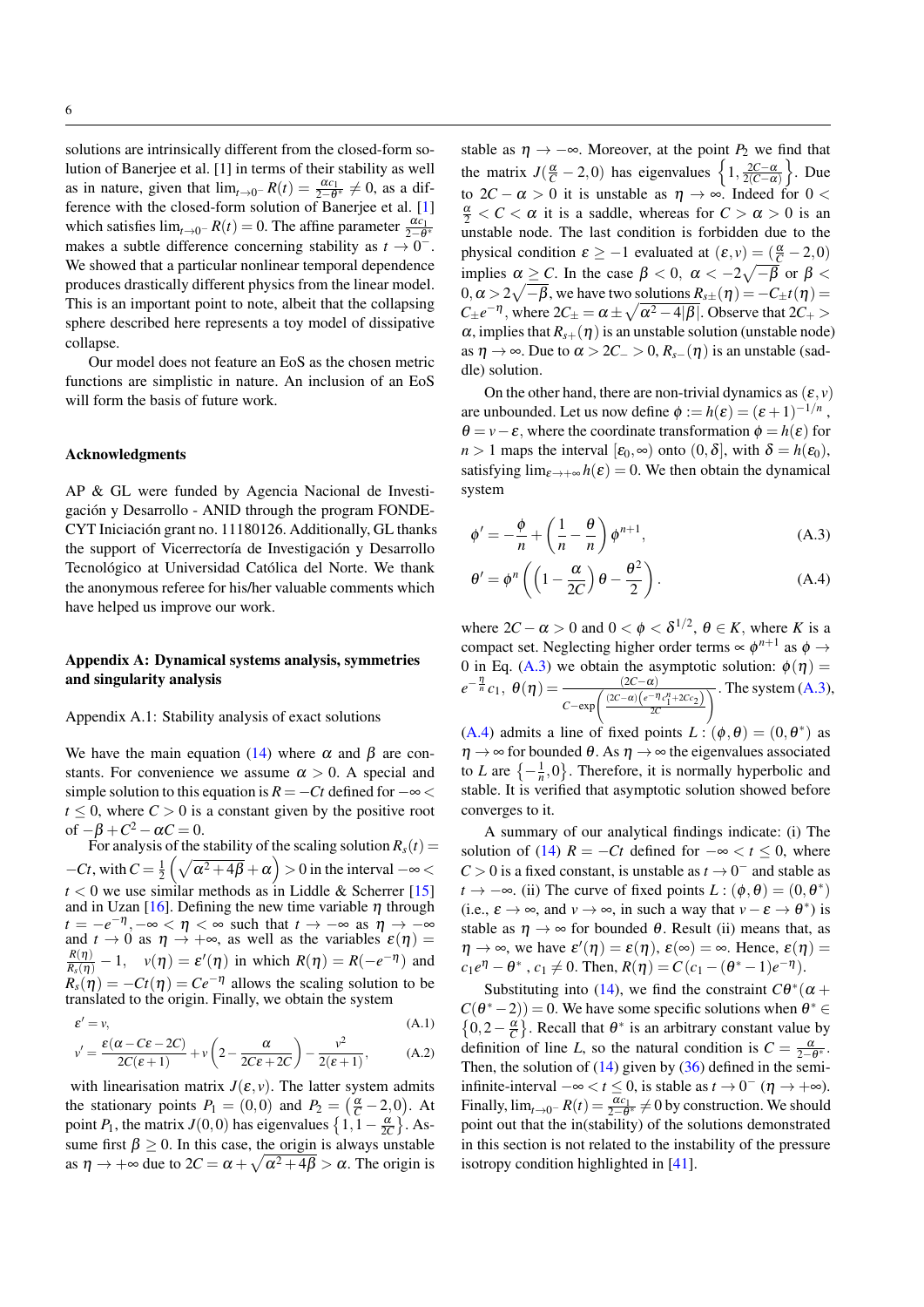<span id="page-6-4"></span>Appendix A.2: Symmetries and singularity analysis

Let us now turn our attention to the boundary condition  $(14)$ . Equation [\(14\)](#page-1-5) is invariant under the infinitesimal transfor-mation [\[17\]](#page-6-14)  $\bar{t} \to t + \varepsilon (\alpha_1 + \alpha_2 t), \bar{R} \to R + \varepsilon (\alpha_2 R)$  where  $\varepsilon$  is an infinitesimal parameter. We infer that equation [\(14\)](#page-1-5) admits as Lie point symmetries the elements of the twodimensional Lie algebra {∂*<sup>t</sup>* ,*t*∂*<sup>t</sup>* +*R*∂*R*} which form the *A*2,<sup>2</sup> Lie algebra in the Morozov-Mubarakzyanov classification scheme [\[23–](#page-6-15)[26\]](#page-6-16). The application of the Lie symmetries in gravitational physics has provided us with many interesting results, for instance see [\[18–](#page-6-17)[22\]](#page-6-18) and references therein.

From the vector field  $\partial_t$  we find the reduced equation  $2xy \frac{dy(x)}{dx} + y^2(x) + \alpha y(x) - \beta = 0$  with  $y(x) = \dot{R}$ ,  $x = R$ . The reduced equation gives

$$
\ln(x - x_0) = -\ln(y^2 + \alpha y - \beta) +
$$
 (A.5)

$$
-\frac{2\alpha}{\sqrt{\alpha^2 + 4\beta}} \operatorname{arctanh}\left(\frac{2y + \alpha}{\sqrt{\alpha^2 + 4\beta}}\right). \quad (A.6)
$$

or in the special case where  $\beta = -\frac{\alpha^2}{4}$  $rac{\chi^2}{4}$ , the reduced equation provides  $\ln(2+y+\alpha) + \frac{\alpha}{2y+\alpha} = -\frac{1}{2}\ln(x-x_0)$ .

On the other hand, from the Lie symmetry *t*∂*<sup>t</sup>* +*R*∂*<sup>R</sup>* for equation [\(14\)](#page-1-5) it follows  $2z(y(z) - z) \frac{dy(z)}{dz} + y^2(z) + \alpha y(z) - z$  $\beta = 0$ . This is an Abel equation and can be integrated by using a Lie integration factor. A special solution is the constant value of  $y = y_0$  with  $y_0^2 + \alpha y_0 - \beta = 0$ , however, such solution leads to the closed-form solution of Banerjee et al. [\[1\]](#page-6-10).

We proceed with our analysis by writing a closed form solution of equation [\(14\)](#page-1-5) derived with the singularity analysis. The modern treatment of the singularity analysis is described by the ARS algorithm  $[27-30]$  $[27-30]$ . For equation  $(14)$ the leading-order term is found to be  $R_{leading}(t) = R_0 (t - t_0)^{\frac{2}{3}},$ where  $t_0$  indicates the location of the movable singularity and  $R_0$  is arbitrary. The resonances, are derived to be  $s_1 =$ −1 and *s*<sup>4</sup> = 4, which means that the analytic solution of [\(14\)](#page-1-5) can be expressed in terms of the Right Painlevé Series

$$
R(t) = R_0 (t - t_0)^{\frac{2}{3}} + R_1 t + R_2 (t - t_0)^{\frac{4}{3}} + R_3 (t - t_0)^{\frac{5}{3}} + \dots
$$
\n(A.7)

We replace in [\(14\)](#page-1-5) from where we find that  $R_1 = -\frac{3\alpha}{4}$ ,  $R_2 = \frac{9}{320R_0}(3\alpha^2 + 16\beta)$ ,  $R_2 = \frac{3\alpha}{320R_0}(3\alpha^2 + 16\beta)$ , ... . However, in the special case in which  $(3\alpha^2 + 16\beta) = 0$ , that is  $\beta =$  $-\frac{3\alpha^2}{16}$ , we find that  $R_I = 0, I > 1$ .

# References

<span id="page-6-10"></span>1. A. Banerjee, S.B. Duttachoudhury and B.K. Bhui, *Phys. Rev* D40, 670 (1989).

- 2. S.R. Maiti, *Phys. Rev.* D25, 2518 (1982).
- <span id="page-6-0"></span>3. K. Mosani, D. Dey and P. S. Joshi, *Phys. Rev.* D, 101 044052 (2020).
- <span id="page-6-1"></span>4. A. Banerjee, S. Chatterjee and N. Dadhich, *Mod. Phys. Lett. A* 35, 2335 (2002).
- <span id="page-6-2"></span>5. A. Banerjee and S. Chaterjee, *Astrophys. Space Sci.*, 299 3 (2004).
- 6. K. S. Govinder and M. Govender, *Gen. Relativ. Grav.*, 44 147 (2012).
- 7. N.F. Naidu, M. Govender, S.D. Maharaj, *Eur. Phys. J.* C. 78, 48 (2018)
- 8. J. Ospino, L.A. Nunez, *Eur. Phys. J.* C. 80, 166 (2020)
- <span id="page-6-3"></span>9. S.C. Jaryal, em Eur. Phys. J. C. 80, 683 (2020)
- <span id="page-6-5"></span>10. W.B. Bonnor, A.K. de Oliveira & N.O. Santos, *Phys. Rep.* 181, 269 (1989).
- <span id="page-6-6"></span>11. B. V. Ivanov, *Gen. Relativ. Gravit.* 44, 1835 (2012).
- <span id="page-6-7"></span>12. R. A. Sussman, *Class. Quantum Grav.* 10, 2675 (1993).
- <span id="page-6-8"></span>13. P.C. Vaidya, *Proc. Ind. Acad. Sci* A33, 264 (1951).
- <span id="page-6-9"></span>14. N.O. Santos, *M.N.R.A.S* 216, 403 (1985).
- <span id="page-6-12"></span>15. A. R. Liddle and R. J. Scherrer, Phys. Rev. D 59 (1999), 023509
- <span id="page-6-13"></span>16. J. P. Uzan, *Phys. Rev.* D 59 (1999), 123510
- <span id="page-6-14"></span>17. G.W. Bluman and S. Kumei, Symmetries and Differential Equations, Springer-Verlag, New York, (1989)
- <span id="page-6-17"></span>18. T. Christodoulakis, N. Dimakis and P.A. Terzis, J. *Phys. A: Math. Theor.* 47, 095202
- 19. R. Mohanlal, S.D. Maharaj, A.K. Tiwari and R. Narain, *Gen. Relativ. Gravit.* bf 48, 87 (2016)
- 20. M.C. Kweyama, K.S. Govinder and S.D. Maharaj, *Class. Quantum Grav.* 28, 105005 (2011)
- 21. G. Abebe, S.D. Maharaj and K.S. Govinder,em Eur. Phys. J. C. 75, 496 (2015)
- <span id="page-6-18"></span>22. M. Tsamparlis and A. Paliathanasis, Symmetry 10, 233 (2018)
- <span id="page-6-15"></span>23. V.V. Morozov, Classification of six-dimensional nilpotent Lie algebras, *Izvestia Vysshikh Uchebn Zavendeni˘ı Matematika,* 5, 161 (1958)
- 24. G.M Mubarakzyanov, Izvestia Vysshikh Uchebn Zavendeniĭ Matematika, 32, 114 (1963)
- 25. G.M Mubarakzyanov Izvestia Vysshikh Uchebn Zavendeniĭ Matematika, 34, 99 (1963)
- <span id="page-6-16"></span>26. G.M Mubarakzyanov Izvestia Vysshikh Uchebn Zavendeniĭ Matematika, 35, 104 (1963)
- <span id="page-6-19"></span>27. M.J. Ablowitz, A. Ramani and H. Segur, Lettere al Nuovo Cimento 23, 333 (1978)
- 28. M.J. Ablowitz, A. Ramani and H. Segur, J. Math. Phys. 21, 715 (1980)
- 29. M.J. Ablowitz, A. Ramani and H. Segur, J. Math. Phys. 21, 1006 (1980)
- <span id="page-6-20"></span>30. A. Paliathanasis and P.G.L. Leach, Int. J. Geom. Meth. Mod. Phys. 13, 1630009 (2016)
- <span id="page-6-11"></span>31. S. D. Maharaj and M. Govender, *IJMP* D14, 667 (2005).